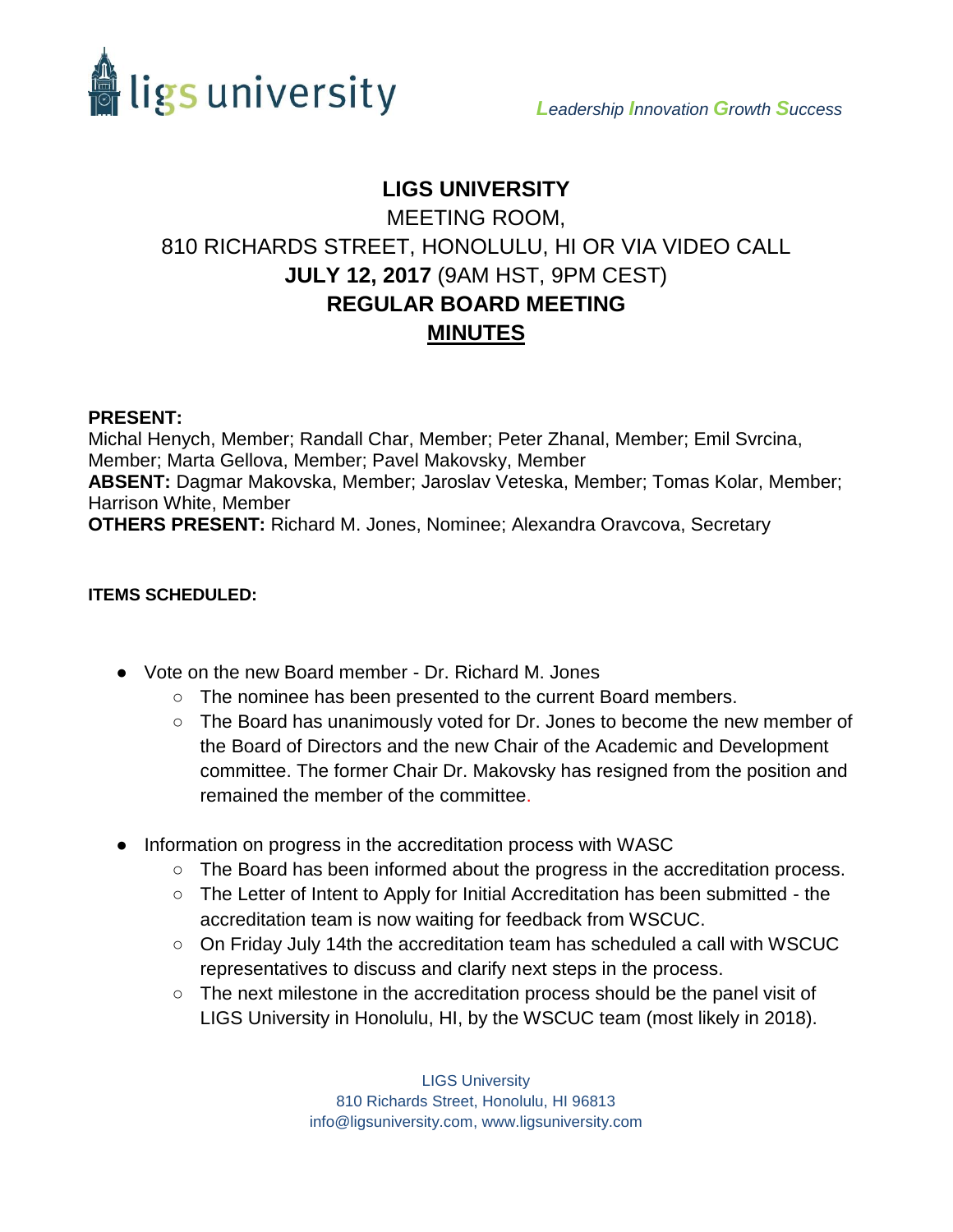

- Strategy for 2017 2019
	- The Strategic and Business Plan has been revisited and discussed on the Board.
	- The Strategic and Business Plan has been reapproved by the Board.
- Number of new students enrolled in 2017, the total number of current students, and countries they come from
	- The Board has been informed about the current numbers of new students enrolled in 2017, the number of all active students and their countries of residency.
- Information on faculty numbers and countries of residency
	- The Board has been informed about the current number of faculty members and the countries of their residency.
- Information on progress with the Spanish version of degree programs (MBA, DBA and PhD)
	- The Board has been informed that the MBA, DBA and PhD degree programs are provided also in Spanish language beginning June 2017
	- The Board has discussed the potential of the programs in Spanish and it has been concluded that the potential is very high
- Launch of the new website of the university<http://www.ligsuniversity.com/>
	- The Board has been presented the final version of the new website of the university
- Plan of activities for the 3Q 2017
	- Online academic conferences
		- i. The Board has been informed about the planned schedule of 2-3 online conferences in 2017 to complement the scholarly activity at the university and enable especially doctoral degree students and faculty members to engage in the conferences in the same online format as their degree program at LIGS University.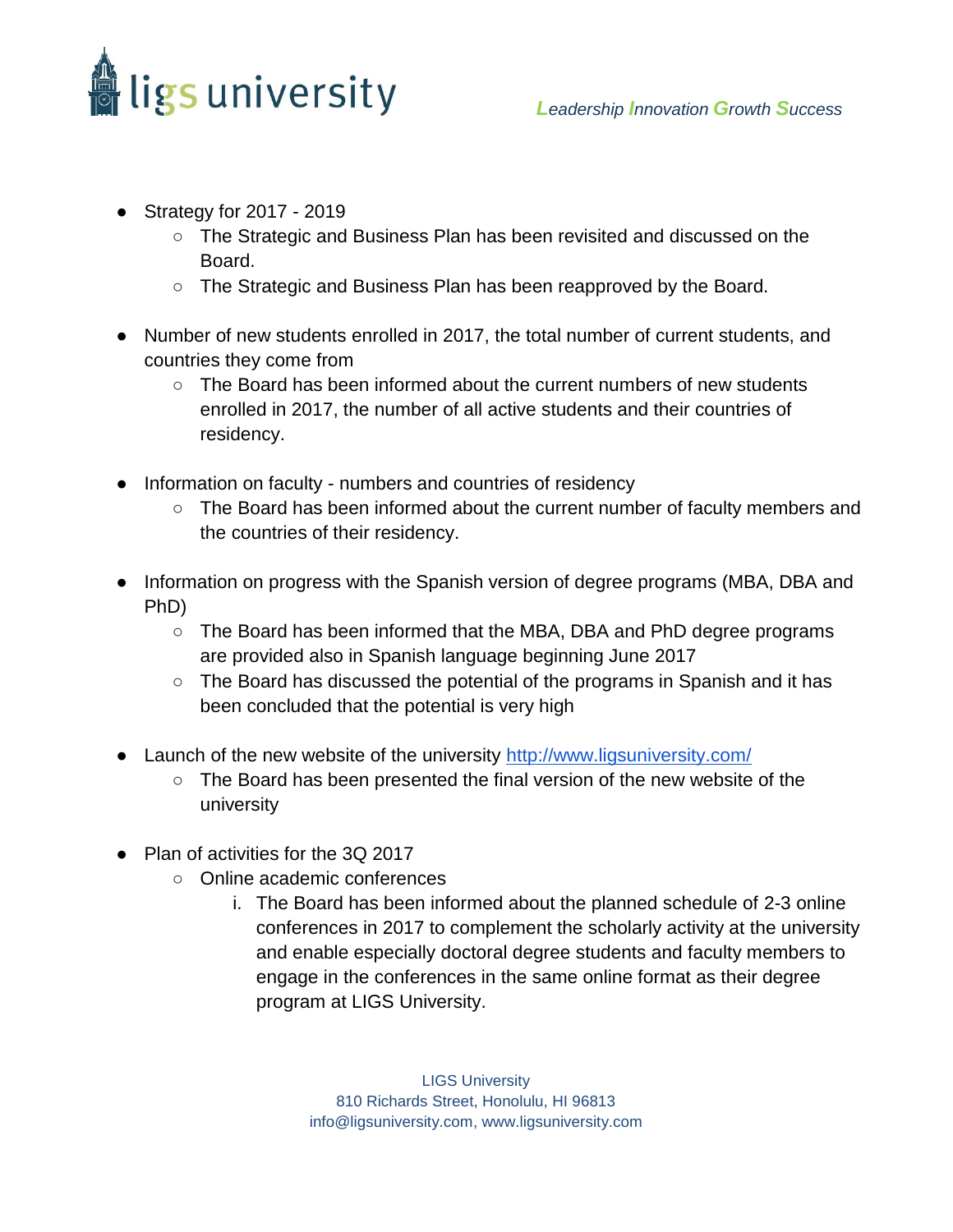

- Progress in the planned revision of the Interactive Online degree programs
	- i. The Board has been informed about the preliminary results of the revision process and the progress in the process of revisions.
	- ii. The final report should be presented to the Board on the next Board meeting
- New logo of the university
	- i. The Board has discussed the new logo of the university, its meaning and impact
	- ii. The new logo has been approved by the Board

# **OTHER POINTS DISCUSSED IN THE MEETING NOT IN THE AGENDA:**

- The Board members have been informed about the evaluation of the President of LIGS University which is going to take place in the Board meeting. The Board will be informed about the policy and process of evaluation in a few weeks after this Board meeting.
- **DATES:**

The next meeting of the Board of Directors of LIGS University: October 11, 2017 (9AM HST, 9PM CEST)

# **C) ADJOURNMENT:**

After discussing all points of the agenda the meeting of the Board of Directors of LIGS University was adjourned at 10:20AM HST.

[Respectfully Submitted,](https://ligsuniversity.na1.echosign.com/verifier?tx=CBJCHBCAABAAt3abDzuePIo7_daXRZD3CFfU5fnhHJe5)

 $\mathbb{R}$ 

Alexandra Oravcova Secretary to the Board

LIGS University 810 Richards Street, Honolulu, HI 96813 info@ligsuniversity.com, www.ligsuniversity.com